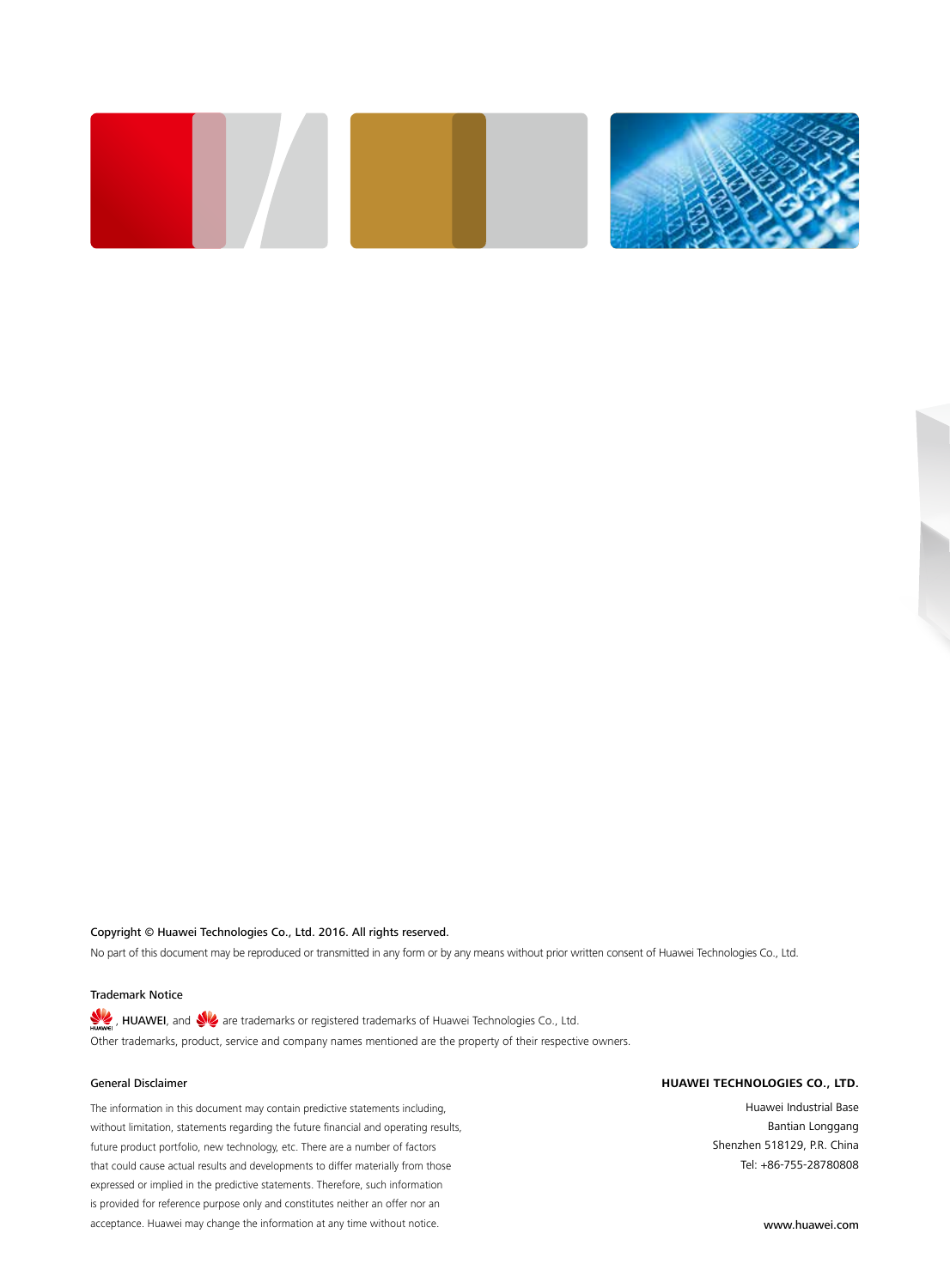



**HUAWEI TECHNOLOGIES CO., LTD.**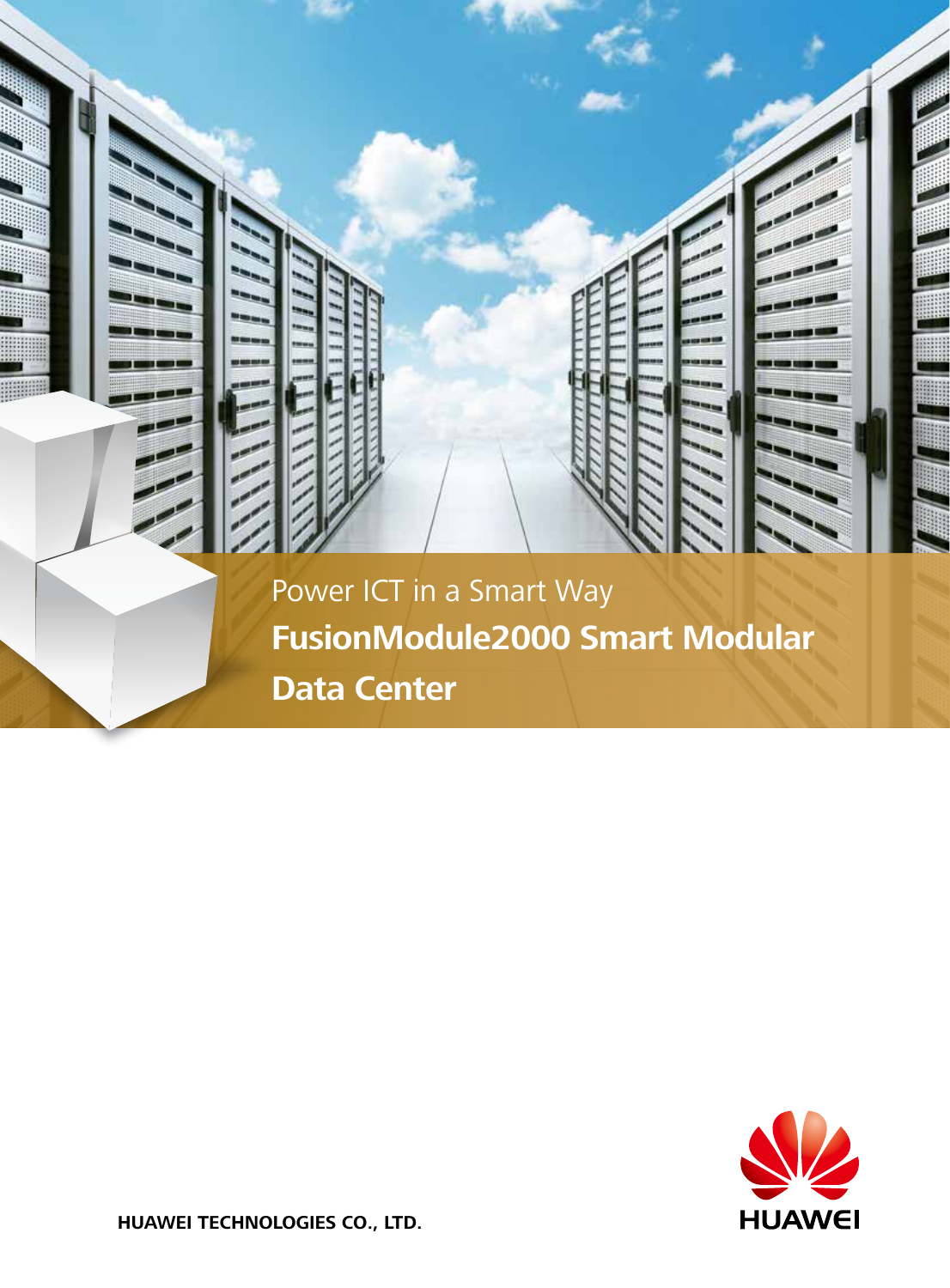# Modular Data Center FusionModule2000 Smart Modular Data Center

### Introduction

HUAWEI FusionModule2000 is a new generation smart modular data center solution with complete integration of cabinets, power supply and distribution systems, cooling systems, cabling systems, management software, and other subsystems. It supports flexible deployment with single or dual row, cold or hot aisle containment. The maximum IT power can be up to 21kW/rack.



FusionModule2000 (Dual-row)

## Application Scenarios

- Single module is applied to small or medium data center (total IT load≤128kW, area≤500m<sup>2</sup>), also applied to large data center for branch office of big enterprise.
- Multiple modules can be used to construct a large data center to meet large enterprise data center requirements, such as government, education, healthcare, finance, telecom industries data center etc.



FusionModule2000 (Single-row)

## Features & Value

#### Reliable

- Dehumidifying at low load rate down to 10%, ensuring the safe operation of IT equipment
- Excellent environment adaptability, stable operations under extreme conditions
- Pre-alarm of circuit breaker terminal with temperature monitoring, batteries auto-shutdown for fire protection, power-off rate reduced by 50%

#### Efficient

- Closely coupled cooling, efficient power system, PUE down to 1.45 (Real test in Shenzhen)
- Aisle containment, separated hot and cold air, eliminating hotspots
- Integrated high efficiency UPS power system

#### **Simple**

- Standardized devices, modular architecture, on-demand deployment
- Integrated power supply and distribution, space saving by 1-2 IT racks
- Remote and local intelligent management, mobile O&M, simple and convenient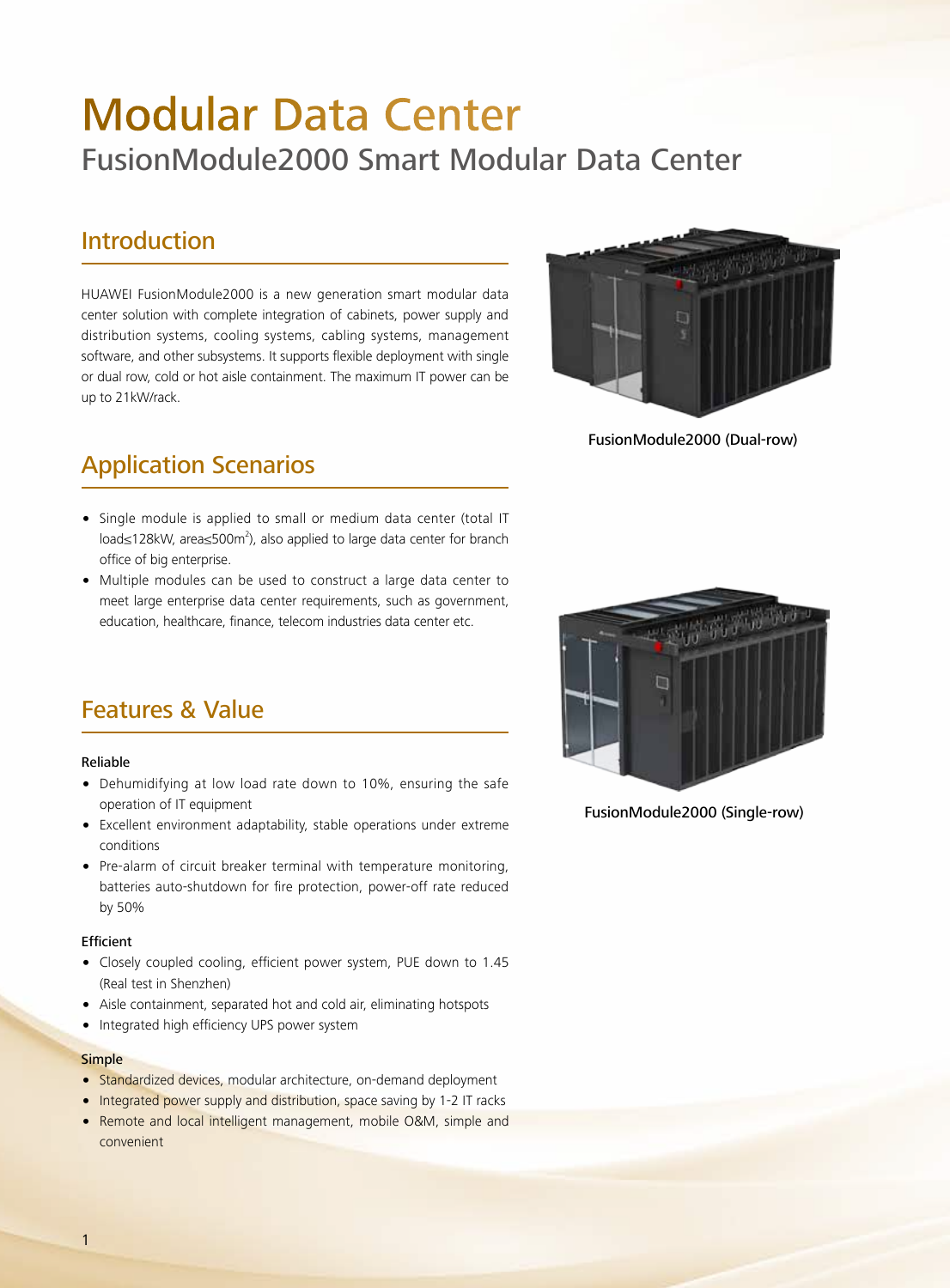# Specifications

| <b>Item</b>                                               | <b>Specifications</b>              |                                                                                                                       |  |  |  |
|-----------------------------------------------------------|------------------------------------|-----------------------------------------------------------------------------------------------------------------------|--|--|--|
|                                                           | <b>Dimension</b>                   | Single-row with aisle containment (LxWxH):<br>L×2400×2000mm, L≤15 m<br>L×2300×2000mm, L≤15 m<br>L×2400×2200mm, L≤15 m |  |  |  |
|                                                           |                                    | Dual-row with aisle containment (LxWxH):<br>L×3600×2000mm, L≤15 m<br>L×3400×2000mm, L≤15 m<br>L×3600×2200mm, L≤15 m   |  |  |  |
|                                                           | Cabinet number per module          | Single row: 2-24; Dual row: 6-48                                                                                      |  |  |  |
| System                                                    | Power supply                       | 380/400/415Vac, 50/60Hz, 3Ph+N+PE                                                                                     |  |  |  |
|                                                           | IT power consumption per<br>module | N+1 maximum support 112kW<br>2N maximum support 128kW                                                                 |  |  |  |
|                                                           | Maximum power per rack             | 21kW/R                                                                                                                |  |  |  |
|                                                           | Operation condition                | T1 condition: outdoor-40°C to +45°C (indoor5°C-45°C)<br>T3 condition: outdoor-20°C to +55°C (indoor5°C-45°C)          |  |  |  |
|                                                           | Availability                       | Tier II or Tier III (up to Tier IV)                                                                                   |  |  |  |
|                                                           | Altitude                           | 0-1000m (derating above 1000m)                                                                                        |  |  |  |
|                                                           | Installation                       | Installing on concrete floor or raised floor                                                                          |  |  |  |
| Cabinet                                                   | Dimensions (HxWxD)                 | 2000mm×600mm×1200mm<br>2000mm×600mm×1100mm<br>2200mm×600mm×1200mm                                                     |  |  |  |
|                                                           | Space available                    | 42U/47U                                                                                                               |  |  |  |
|                                                           | Protection level                   | <b>IP20</b>                                                                                                           |  |  |  |
|                                                           | Cooling capacity                   | 25kW/35kW                                                                                                             |  |  |  |
| Air-cooled In-row air                                     | Dimensions (HxWxD)                 | 2000mm×300mm×1100mm<br>2000mm×600mm×1100mm                                                                            |  |  |  |
| conditioner                                               | Power supply                       | 25kW air conditioner: 380V AC~415V AC 50/60Hz, 3Ph+N+PE<br>35kW air conditioner: 380V AC~480V AC 50/60Hz, 3Ph+N+PE    |  |  |  |
|                                                           | Refrigerant                        | <b>R410A</b>                                                                                                          |  |  |  |
|                                                           | Cooling capacity                   | 30kW                                                                                                                  |  |  |  |
| Chilled water In-row                                      | Dimensions (HxWxD)                 | 2000mm×300mm×1200mm                                                                                                   |  |  |  |
| air conditioner                                           | Power supply                       | 200~240V (1Ph, 50/60Hz)                                                                                               |  |  |  |
|                                                           | Refrigerant                        | Water/Ethylene Glycol                                                                                                 |  |  |  |
| Integrated UPS<br>(UPS inside)                            | Input voltage                      | 380/400/415Vac, 50/60Hz, 3Ph+N+PE                                                                                     |  |  |  |
|                                                           | Input power factor                 | Full load $> 0.99$ , Half load $> 0.98$                                                                               |  |  |  |
|                                                           | Rated capacity                     | 40~160kVA                                                                                                             |  |  |  |
|                                                           | Efficiency                         | $\geq 96\%$                                                                                                           |  |  |  |
|                                                           | AC SPD                             | 20kA, 8/20µs                                                                                                          |  |  |  |
| Integrated power<br>distribution cabinet<br>(UPS outside) | Input voltage                      | 380/400/415Vac, 50/60Hz, 3Ph+N+PE                                                                                     |  |  |  |
|                                                           | Rated capacity                     | IT: 250A, Air conditioner: 160A                                                                                       |  |  |  |
|                                                           | AC SPD                             | 20kA, 8/20µs                                                                                                          |  |  |  |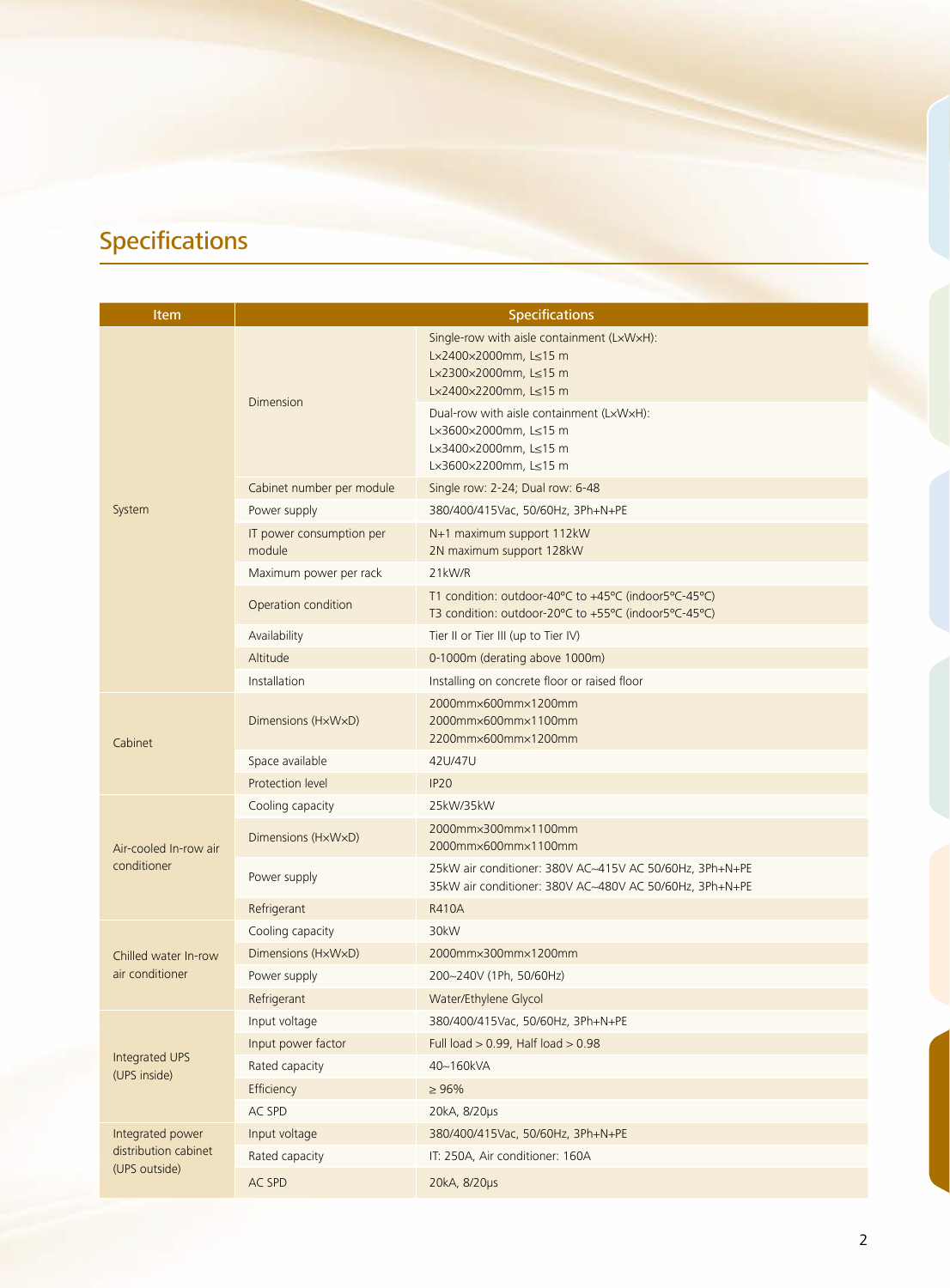### Integrated UPS

#### Introduction

Integrated UPS developed by Huawei is a new generation of high integration power system in a cabinet which is suitable for modular data center. It includes UPS power, IT power distribution, air conditioner power distribution, lighting power distribution, ATS, UPS input power distribution and UPS output power distribution. And it features easy to maintenance, high reliability and high efficiency.

#### Features & Value

- 160kVA integrated UPS power system, leading power density in industry
- UPS and PDF are merged in one cabinet, shorten the installation time by 50%, compact design, space saving by 1-2 IT racks
- Intelligent detection of brand circuit, improving the ability of continuous power supply
- Sensible temperature of switch wiring terminal, proactive prevention of local hot spot
- Pre-alarm of circuit breaker terminal with temperature monitoring, batteries auto-shutdown for fire protection, power-off rate reduced by 50%



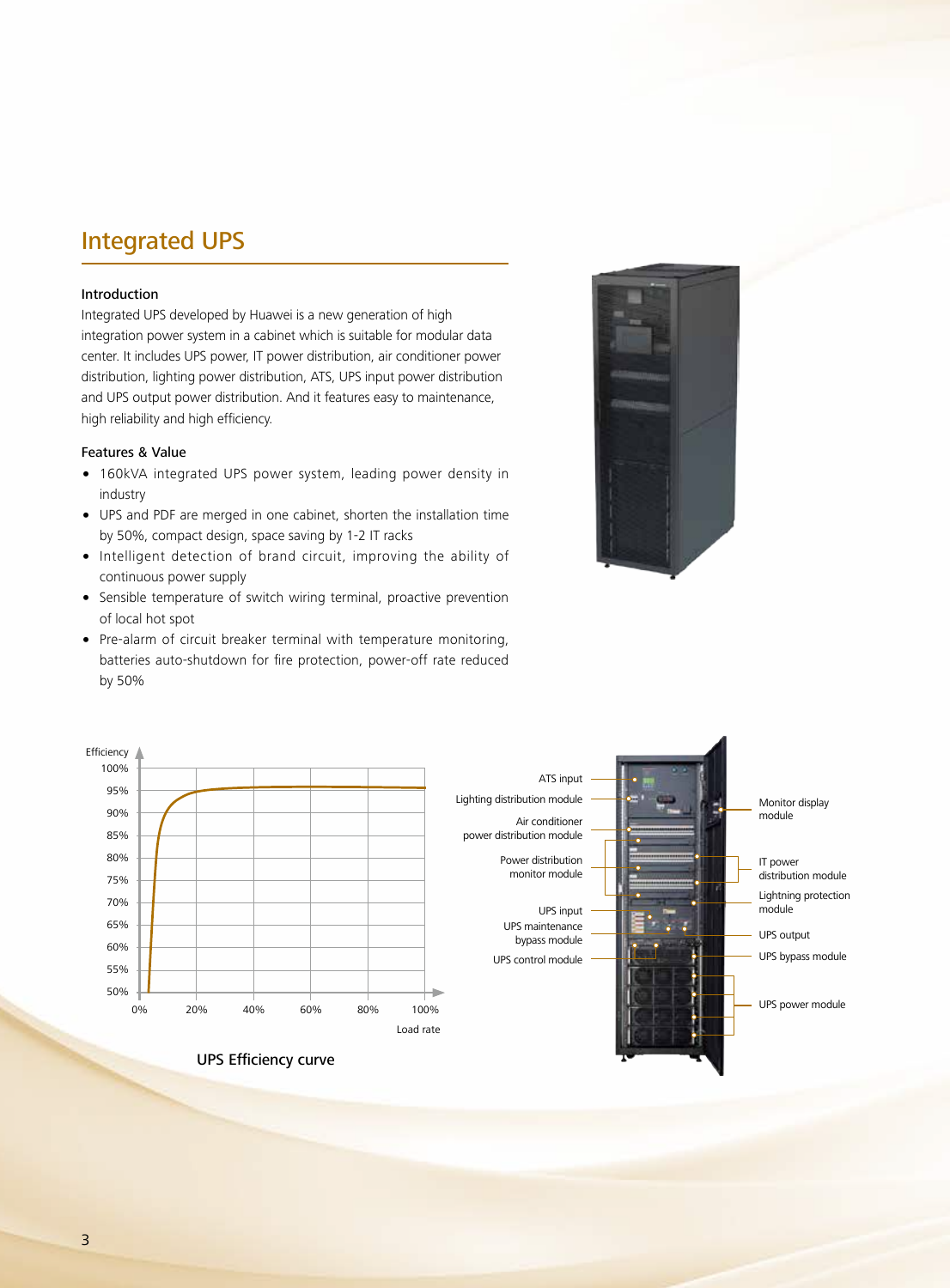#### **Specifications**

| Item              | <b>Specifications</b>                  |                                                                     |                         |      |  |
|-------------------|----------------------------------------|---------------------------------------------------------------------|-------------------------|------|--|
| Input             | Rated input voltage                    | 380/400/415Vac, 50/60Hz, 3Ph+N+PE                                   |                         |      |  |
|                   | Input voltage range                    | 80V AC-280V AC (single phase) (80VAC-176V AC, load linear derating) |                         |      |  |
|                   | Input frequency range                  | 40Hz-70Hz                                                           |                         |      |  |
|                   | Input power factor                     | Full load $> 0.99$ , Half load $> 0.98$                             |                         |      |  |
| Output            | Rated voltage                          | 380/400/415Vac, 50/60Hz, 3Ph+N+PE                                   |                         |      |  |
|                   | Voltage distortion (linear load)       | THD $\leq 1\%$                                                      |                         |      |  |
|                   | Voltage distortion<br>(nonlinear load) | THD $\leq 4\%$                                                      |                         |      |  |
|                   | Power factor                           | $\mathbf{1}$                                                        |                         |      |  |
|                   | Maximum load peak factor               | 3:1 (meet IEC 62040-3)                                              |                         |      |  |
|                   | Efficiency                             | $\geq 96\%$                                                         |                         |      |  |
| System            | Module current imbalance index         | Parallel current imbalance < 5%                                     |                         |      |  |
|                   | Connection mode                        | Upper inlet and upper outlet                                        |                         |      |  |
|                   | AC SPD                                 | 20kA, 8/20µs                                                        |                         |      |  |
|                   | Rated capacity                         | 40-160kVA                                                           |                         |      |  |
|                   | Input mode                             | MCCB/ATS, single route or double route                              |                         |      |  |
| Configuration     | Input specification                    | 160A                                                                | 250A                    | 400A |  |
|                   | IT power distribution                  | 40A/1P×18; 63A/1P×6                                                 | 40A/1Px18x2; 63A/1Px6x2 |      |  |
|                   | Air conditioner power<br>distribution  | 40A/3Px3; 63A/3Px1                                                  | 40A/3Px6; 63A/3Px2      |      |  |
|                   | Lighting power distribution            | 10A/1Px3                                                            |                         |      |  |
| <b>Dimensions</b> | 2000mm×600mm×1100mm                    |                                                                     |                         |      |  |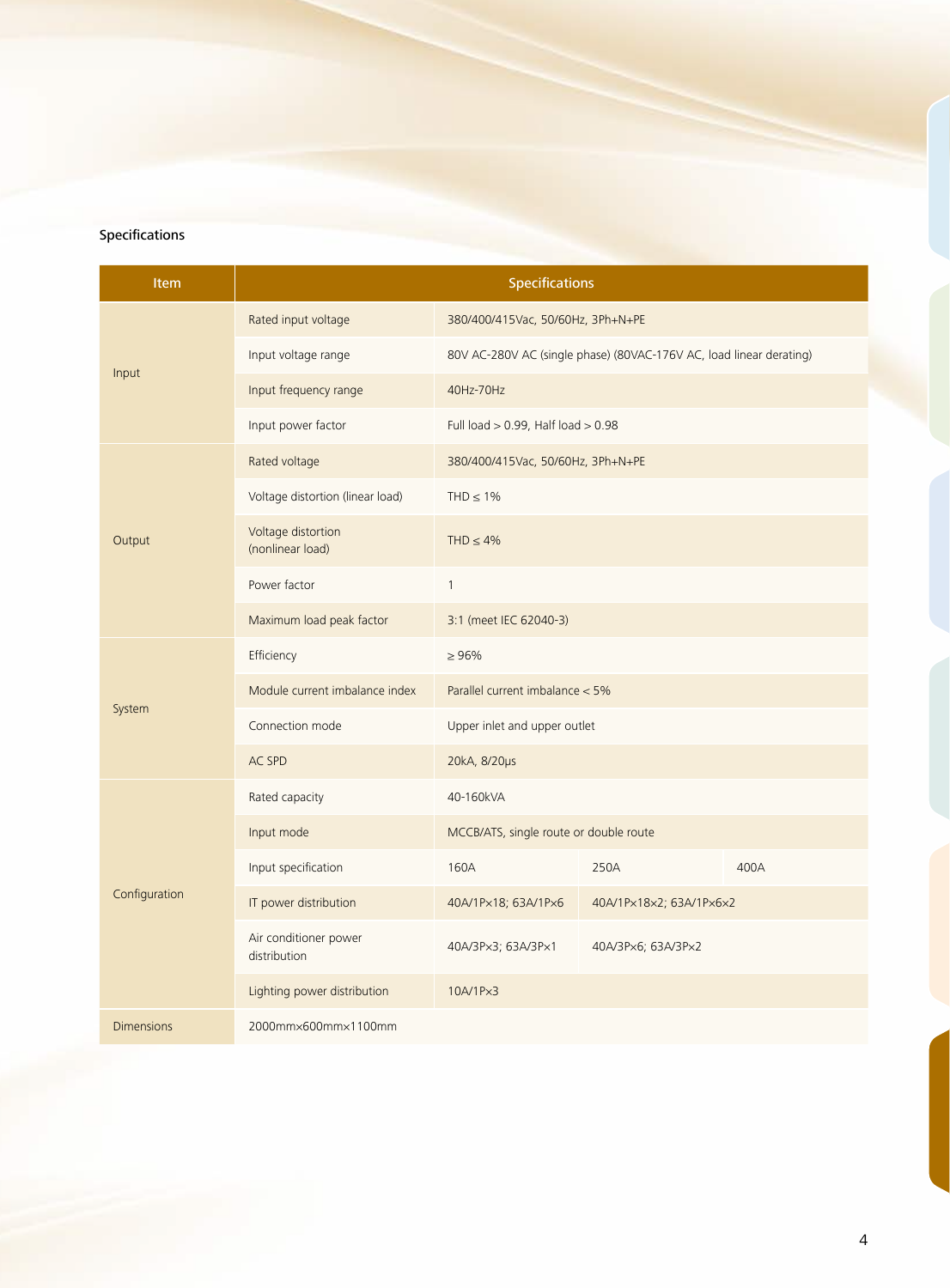## Typical Configurations——UPS Inside



Single-row cabinet scenario and Dual-row cabinet scenario





R8 single row module typical layout



R24 dual row module typical layout

| IT power<br>(kW) | Qty of IT racks | Max. power<br>density (kW) | Qty of air<br>conditioner | Redundancy | Aisle width<br>(mm) |
|------------------|-----------------|----------------------------|---------------------------|------------|---------------------|
| 20               | $5 - 11$        | $\overline{4}$             | 25kW <sub>x2</sub>        | $N+1$      | 1200                |
| 40               | $5 - 11$        | $\overline{7}$             | $25kW \times 3$           | $N+1$      | 1200                |
| 60               | $5 - 23$        | $\overline{7}$             | $25kW \times 4$           | $N+1$      | 1200                |
| 80               | $7 - 23$        | $7\overline{ }$            | 25kW <sub>x5</sub>        | $N+1$      | 1200                |
| 100              | $9 - 23$        | $\overline{7}$             | $25kW\times6$             | $N+1$      | 1200                |
| 112              | $12 - 24$       | $\overline{7}$             | 35kW×5                    | $N+1$      | 1200                |